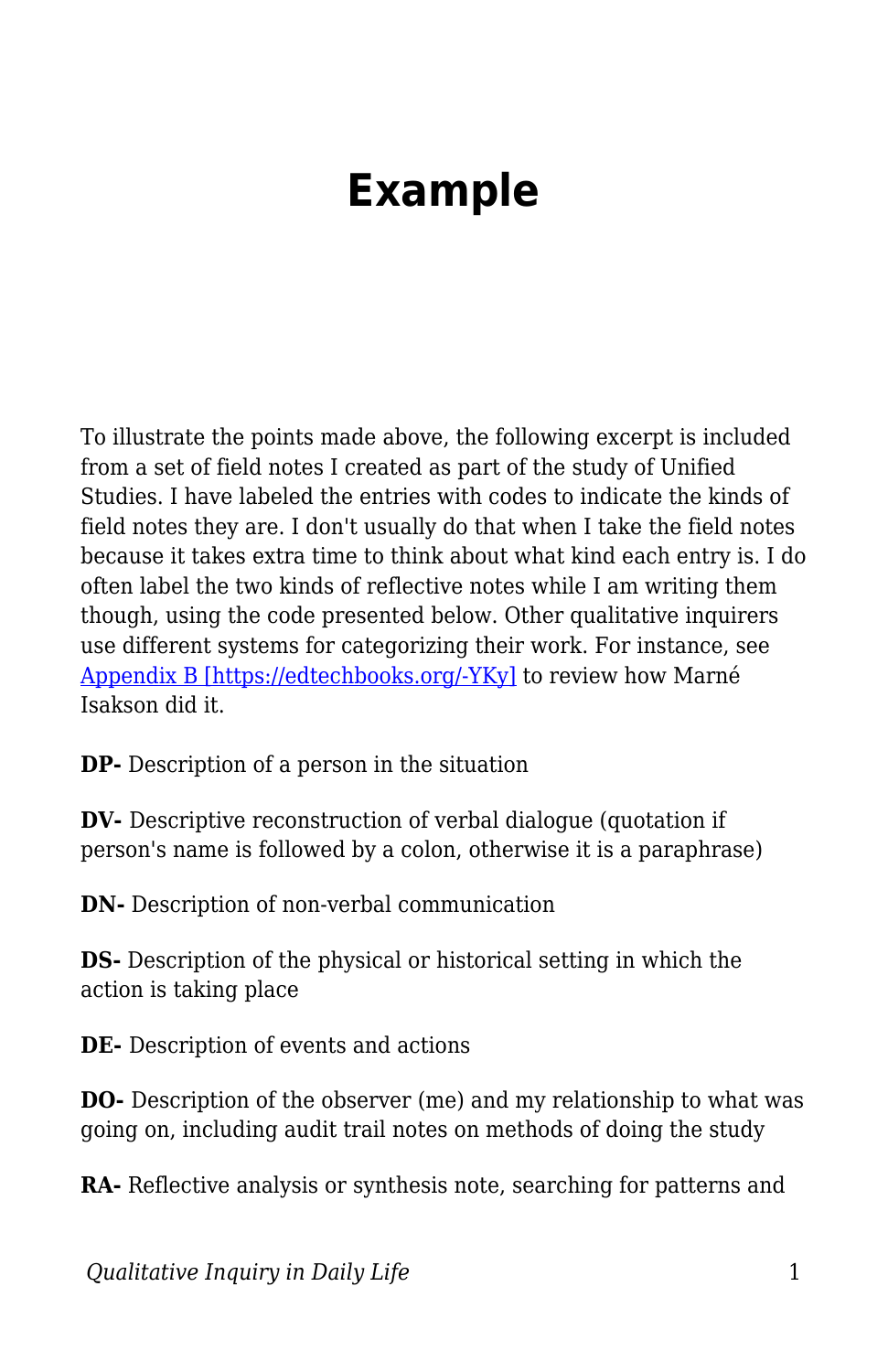relationships

**RF-** Reflective notes on my feelings and frame of mind as the inquirer

## **Aug 31, 1989**

**DS** This is the first day of class in the Unified Studies program this year. We are going to begin with introductions. The 70 or so students are coming into the double classroom with the accordion divider latched open. The co-teachers, Sid and Cheryl, are in their adjoining office making last minute preparations. This is the 16th year of this program. It combines several different disciplines into a holistic experience that lasts all day every other day for juniors and seniors who must apply for admission. They spend at least one day per week on outings into the surrounding mountains, museums, places of business, the state legislature, and other learning settings.

**DO** I sat down about 7:55 and four of the student teaching interns sat with or around me. Teresa is sitting with students at a table nearby and Tim is at another on far side of the room. They are the other two interns.

**RF** I wish I had done that. I feel weird all gathered together in this corner of the room with the people I already know while all the students are over there waiting to be known.

**RA** I wonder if the students are feeling the same sort of thing that I am feeling just now? Do they feel nervous and so they are gathered in groups with the people they already know or are they wishing they knew someone so they could do that?

**DO** I probably won't take notes most of the time today, just so I can really get into participating with everyone.

**DE** 8:03 We're starting!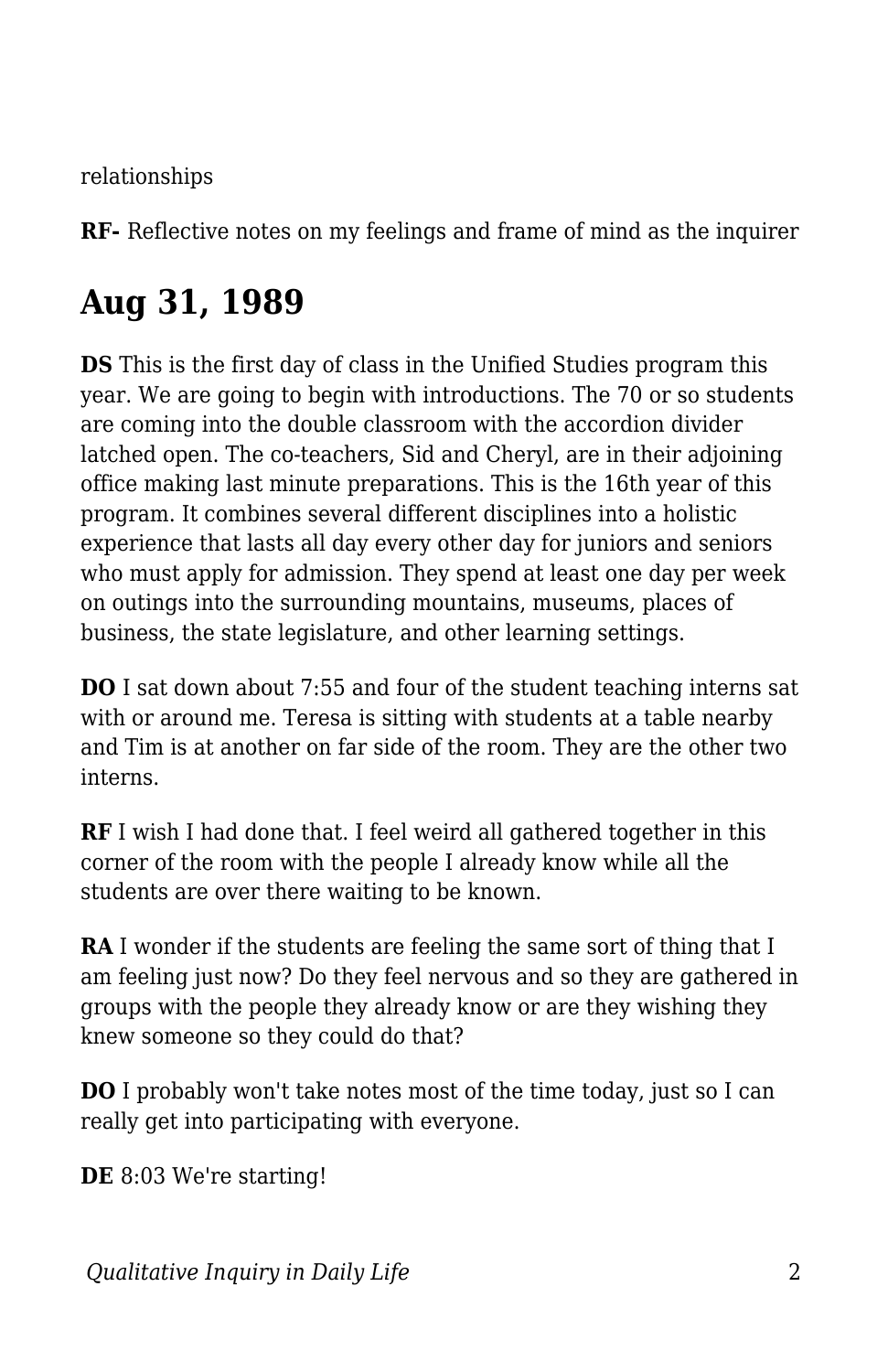**DV** Cheryl: It already feels like we're into the year with our planning. There is nothing I would rather be doing than this, the short summer not withstanding. I like working with Sid. Let me know if you want to be called something else. . . .

**DE** Cheryl began to call roll by calling out the students' names while they stood briefly so everyone could see them.

**RA RF** Knowing these people will be together all day makes it feel like we can really take our time getting to know each other.

**DP** Dahrl (an intern) is sitting by me. She is my younger sister by nearly 13 years. She is going to spend this year learning to teach in this setting and also in an AP history class setting. She has told me how nervous she is and how excited too. She can't decide whether to quit her night job so she can dedicate all her time to this experience or not. Her hair is curly and dark brunette. She looks older than the students for sure (her judgment as stated to me several times) but attractive (judging from the comments from some of the students who have talked to me' I added this entry September 15). She is dressed semi-casually in denim jeans and a dark forest green cotton blouse. Her white Rebocks look brand new.

**DN** The students are all very quiet. There is a little nervous laughter now and then when someone stands up to be introduced but almost no one is really talking, except Cheryl. I see a lot more long hair on the guys than I am used to seeing. At least half of the guys have hair to their shoulders or longer. Nearly all the guys have high top boots or shoes.

**RA** I thought long hair had been out for awhile.

**RA** Wonder how they decided where to sit?

**DE** 8:12 Cheryl is still reading roll.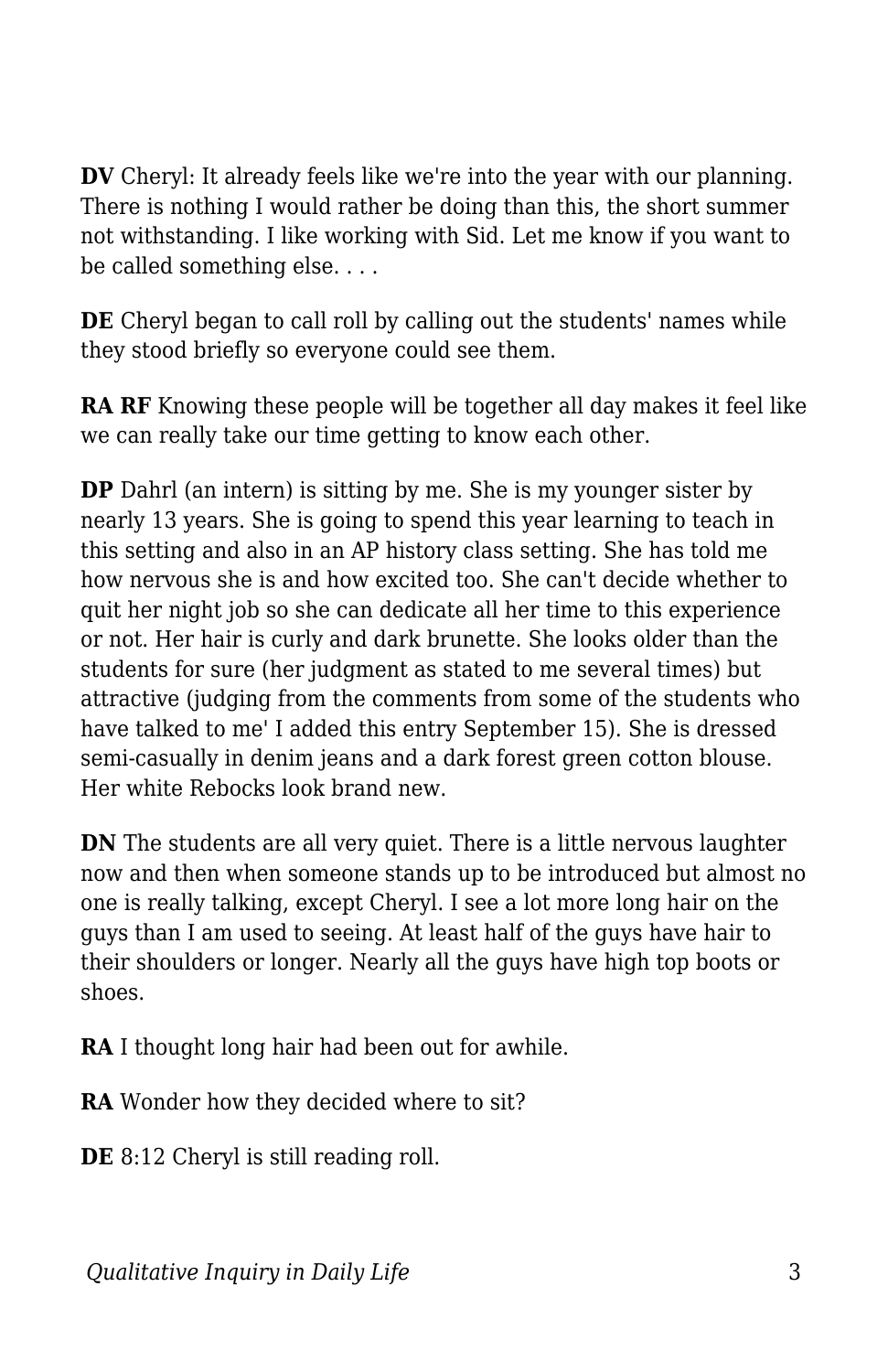**DV** She just asked: Hey guys' shhh please.

**RA** This is the first time she has said anything about noise' 9 minutes into the class.

**DE** She finished reading the roll and now Sid is starting to talk.

**DV** Sid: There is no text for this class and if you miss a day, you can't read up and make it up. Missing a day will kill your opportunities, you're out the experience. It is a whole day's worth of time. I would make a commitment now to participate; if you don't, you will be in a bad situation.

**DV** 8:18 Cheryl: We're starting a new program this year and you dang well better make it work. This program has been going for 16 years. At the beginning we were going to include social studies, but we didn't find anyone who really wafted to do the work without a text. This year we are going to include social studies because some of our student teachers are specialized in that area. Sid and I hate failure, so we will do whatever we have to make it work. Another teacher here at the school is going to help.

**DV** She talked briefly about Ted Sizer's ideas and the district's interest in this program.

**RA** I remember that the principal said Cheryl is involved with the committee on Shift in focus.

**DO** I need to follow up and find out what that entails and if it has anything to do with what is going on here.

**DV** Cheryl: Let's talk about the calendar.

**DE** Sid looked and discovered there is something wrong with the calendar. He sent Tim to fix it. Cheryl launched into a talk.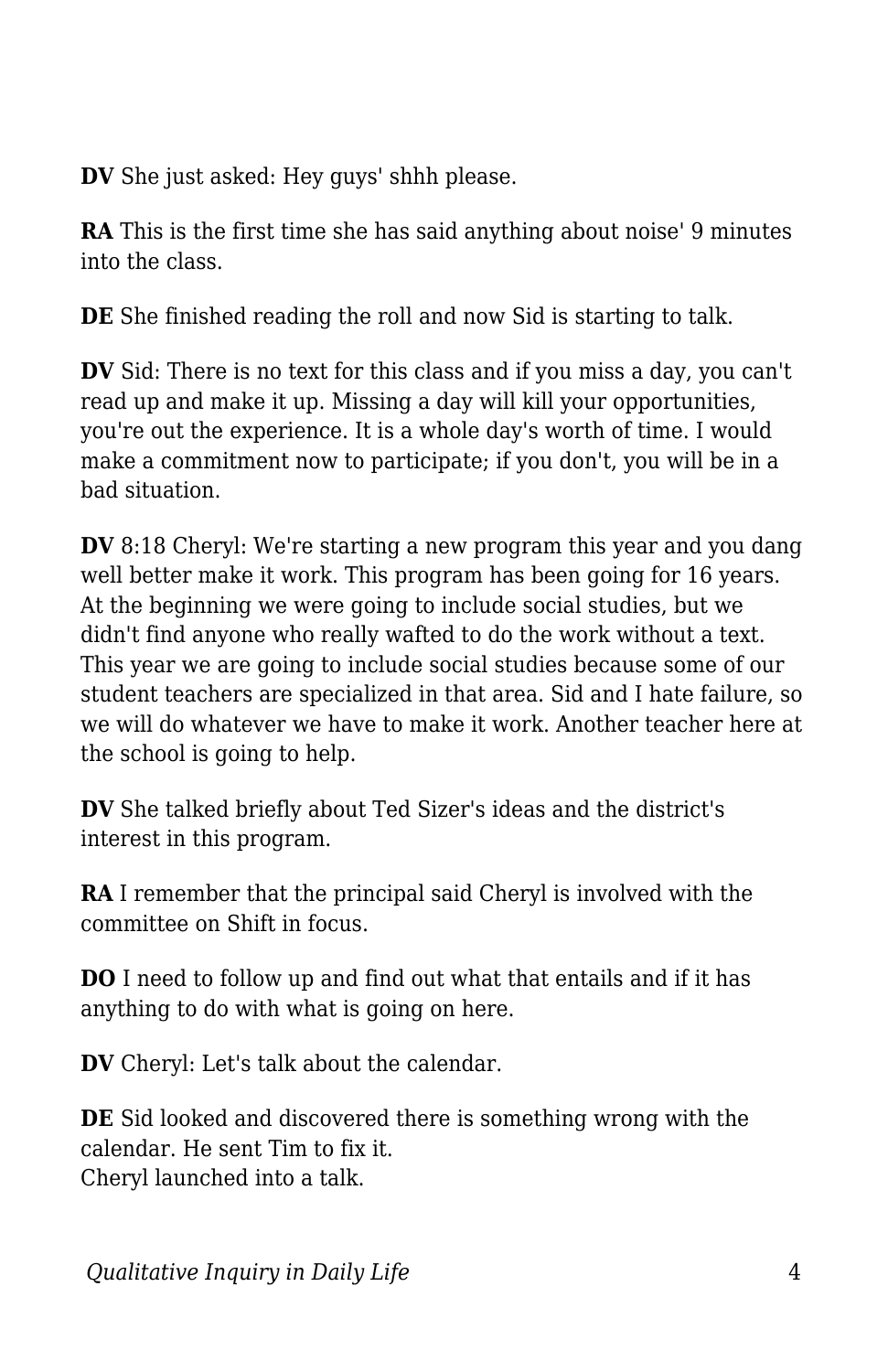**DV** Cheryl: You have to be doing. Can't wait for Cheryl and Sid to entertain you. We are facilitators, providers. Aides will be involved in this too and you should let them and appreciate it. They are being asked to help us; so don't even think of asking them not to mark you late or whatever' don't compromise them. They are your same age, but they have different responsibilities. We try to operate on a person to person basis in here, not on position to position. We treat people really well in here. So you do the same with the aides. I don't mean to be negative, but if any of you are doing very negative things, we will ask you to go somewhere else. Not because I don't like you but because we don't want to sacrifice 75 other people because of a negative draw. Rub silver and gold together and they get embedded with each other. Same with people. So I do all I can to be around positive people. Hope you felt this room was different than most when you walked in here. I like being in such environments. Same with being outside' that perspective puts things into a better way of seeing things. I hope you will do the same. Think about your friends. Are they taking you up or down. What are you doing for them.

**RA** This sounds like a statement of her philosophy. Sounds very much like what I have read in the disclosure document she and Sid give out and also like the presentations I have heard them make to students at BYU who were thinking about doing their student teaching in this program. Some of the themes I see being mentioned here that I want to follow-up on and document are: teachers as facilitators, students responsible for their own learning, respecting one another and each other's responsibilities, developing person-to-person relationships rather than a position-to-position orientation, the importance of a positive environment for learning, using settings other than the classroom to expand learning perspectives, and the use of minilectures or pep talks to communicate the teachers' values and expectations.

**DS** The students are sitting around 12 groups of tables (3-4 tables have been pushed together to form these groups) in plastic chairs.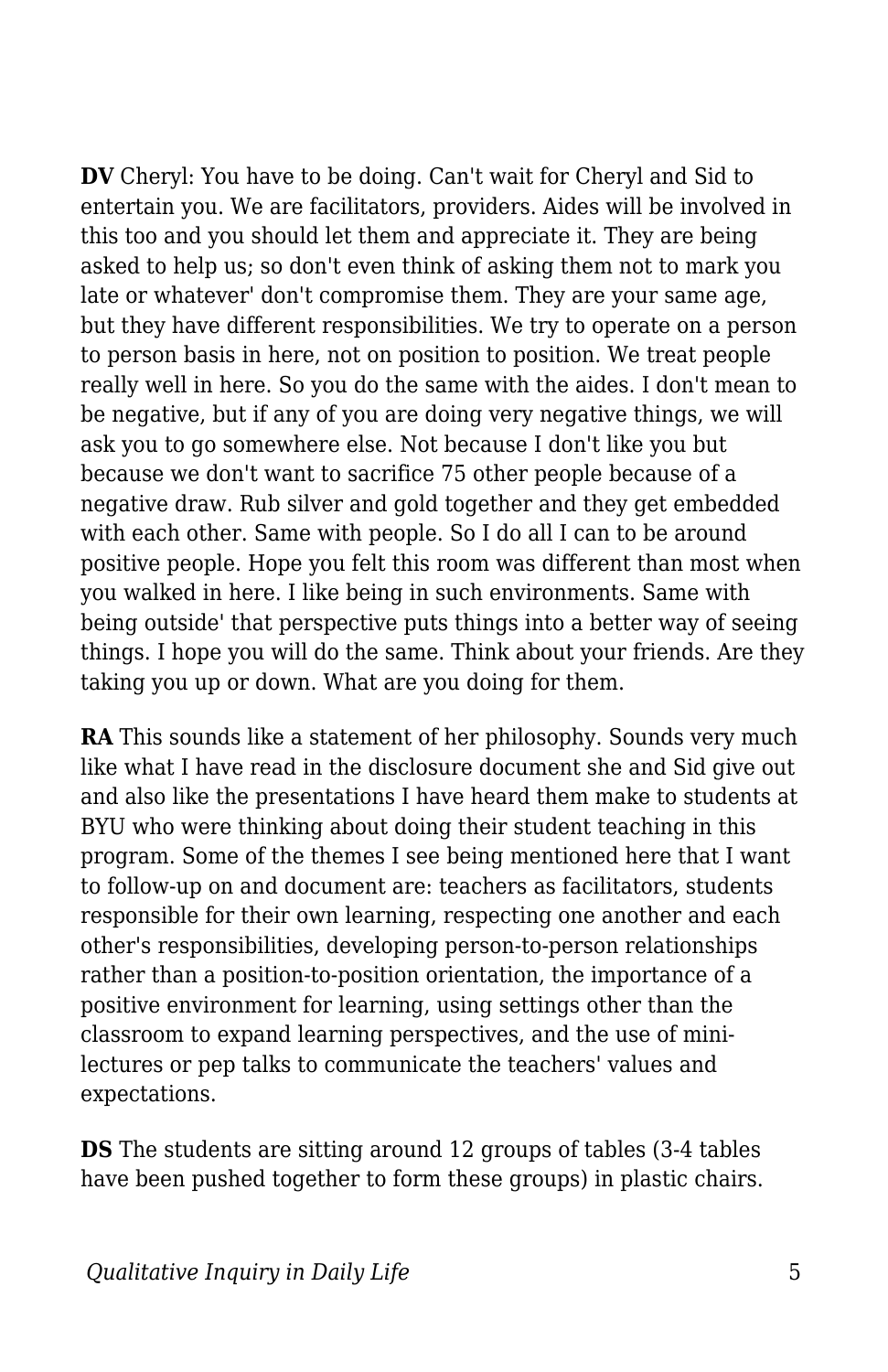The carpet in the room is a dirty green, torn in several spots but freshly vacuumed. All along the North upper wall of the room are several mounts of animal busts' mule deer, antelope, mountain goat, etc. There are three dividers (about 7 feet tall and 10 feet long) on rollers along the West end of the room that are covered with colorful posters showing people skydiving, sail boarding, skiing. Some show scenes from nature with no people in them. The dividers seem to be blocking the view in from the double doors that are built into the West wall. The South wall of the room is a really a movable wall that could be opened to include a neighboring room. There are several blackboards on all the other walls. There are no desks. There is a door in the East wall that is opened now to let in the cooler air from outside.



Williams, D. D. (2018). *Qualitative Inquiry in Daily Life (1st ed.)*. EdTech Books. Retrieved from